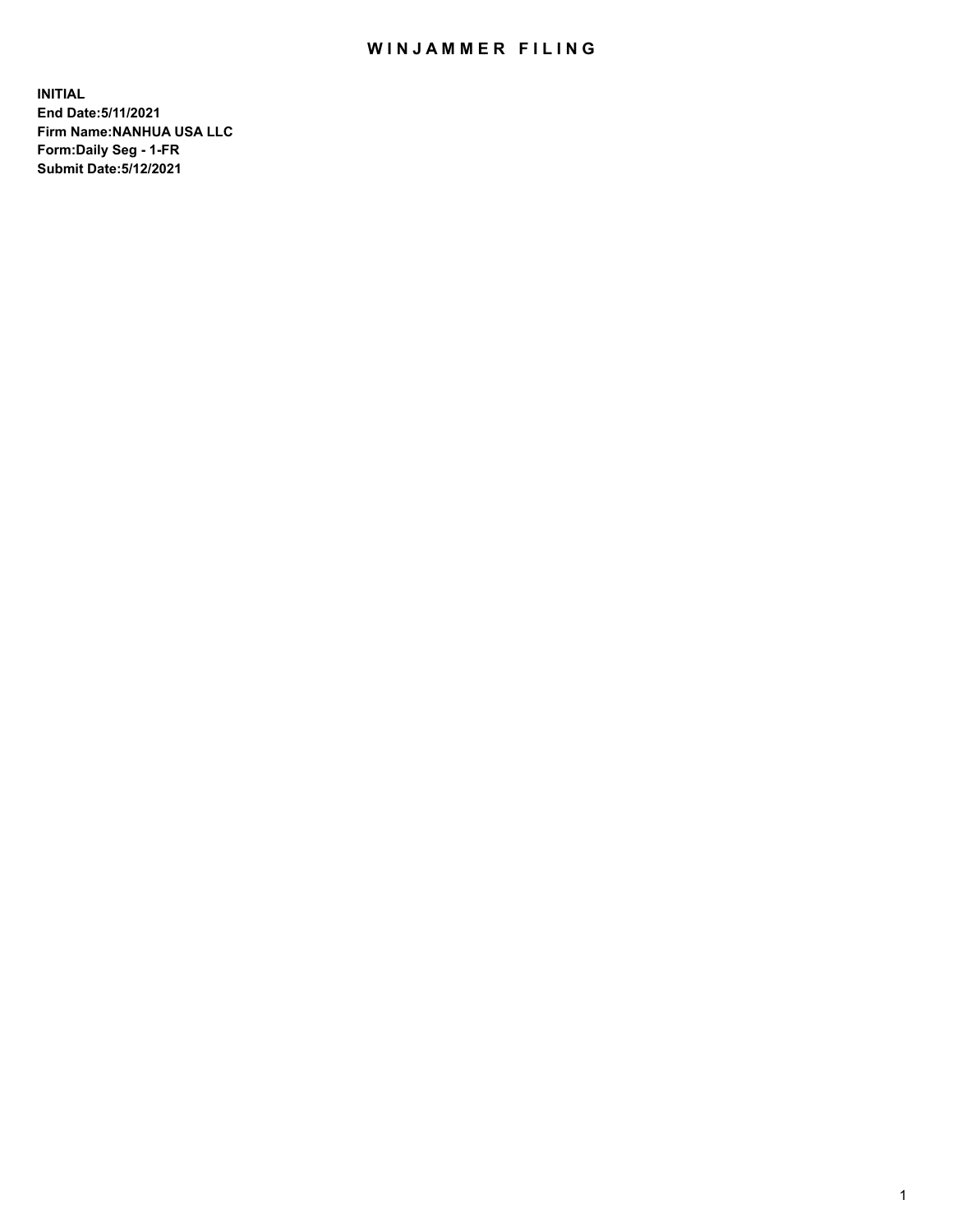### **INITIAL End Date:5/11/2021 Firm Name:NANHUA USA LLC Form:Daily Seg - 1-FR Submit Date:5/12/2021 Daily Segregation - Cover Page**

Name of Company **NANHUA USA LLC** [0010] Contact Name **Kimberley Vercoe** [0040] Contact Phone Number **+1 (312) 526-3930** [0060]

FCM's Customer Segregated Funds Residual Interest Target (choose one):

- a. Minimum dollar amount: ; or
- b. Minimum percentage of customer segregated funds required:% ; or
- c. Dollar amount range between: and; or
- d. Percentage range of customer segregated funds required between:% and%.

FCM's Customer Secured Amount Funds Residual Interest Target (choose one):

- a. Minimum dollar amount: ; or
- b. Minimum percentage of customer secured funds required:% ; or
- c. Dollar amount range between: and; or
- d. Percentage range of customer secured funds required between:% and%.

FCM's Cleared Swaps Customer Collateral Residual Interest Target (choose one):

- a. Minimum dollar amount: ; or **0 g**
- b. Minimum percentage of cleared swaps customer collateral required:% ; or **0**
- c. Dollar amount range between:and; or **0** [9030] **0** [9031]
- d. Percentage range of cleared swaps customer collateral required between:% and%. **0** [904]

Attach supporting documents

Contact Email Address **Kimberley.Vercoe@nanhua-usa. com** [0065]

|            | 3,500,000 [8930]  |
|------------|-------------------|
| $0$ [8940] |                   |
|            | 0 [8950] 0 [8951] |
|            | 0 [8960] 0 [8961] |

| 100,000 [8970]                  |  |  |  |  |
|---------------------------------|--|--|--|--|
| 0 [8980]                        |  |  |  |  |
| <u>0</u> [8990] <u>0</u> [8991] |  |  |  |  |
| <u>0</u> [9000] <u>0</u> [9001] |  |  |  |  |

| [9010]                 |
|------------------------|
| [9020]                 |
| [9030] <b>0</b> [9031] |
| [9040] <u>0</u> [9041] |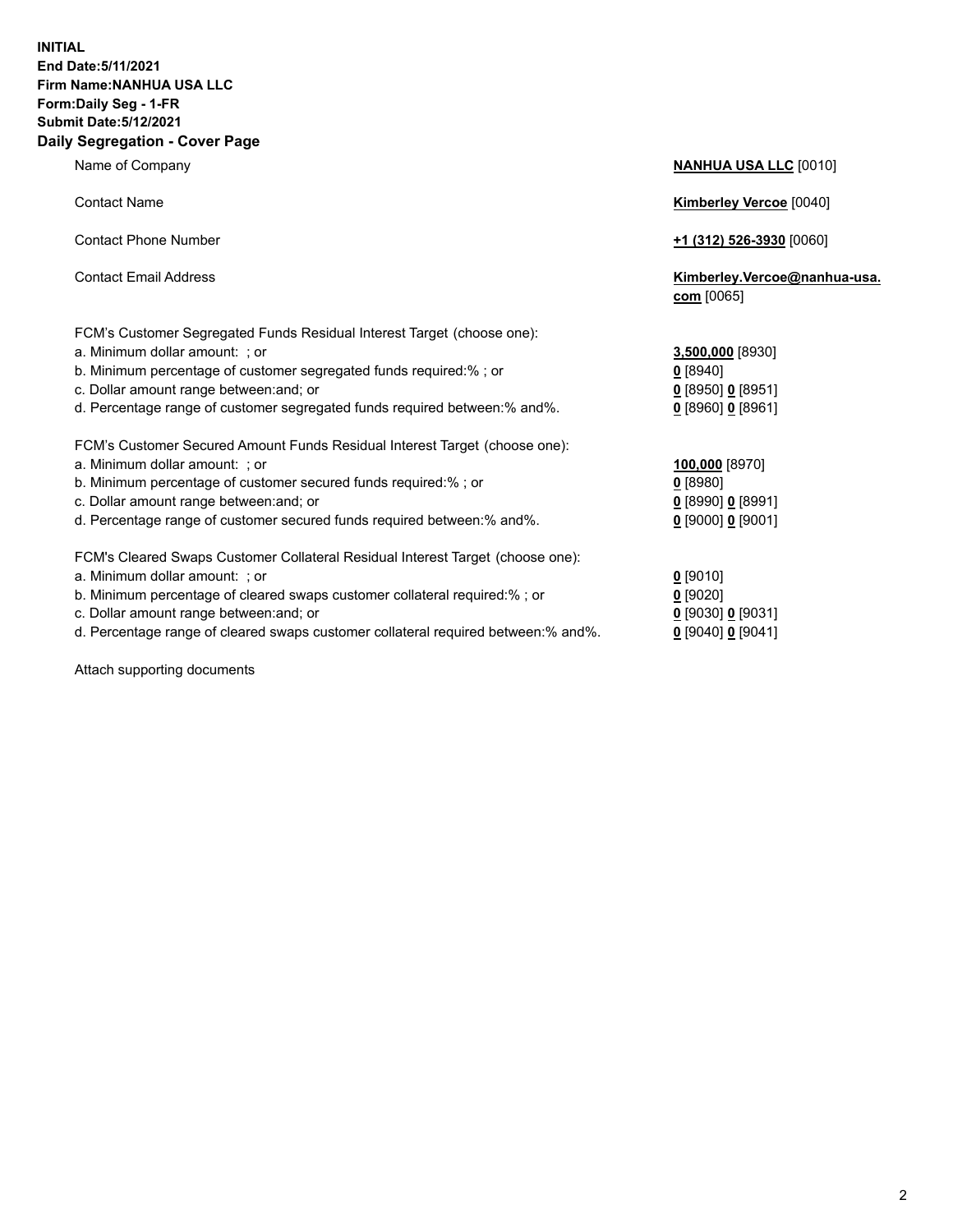## **INITIAL End Date:5/11/2021 Firm Name:NANHUA USA LLC Form:Daily Seg - 1-FR Submit Date:5/12/2021 Daily Segregation - Secured Amounts**

|                | Foreign Futures and Foreign Options Secured Amounts                                                        |                               |
|----------------|------------------------------------------------------------------------------------------------------------|-------------------------------|
|                | Amount required to be set aside pursuant to law, rule or regulation of a foreign                           | $0$ [5605]                    |
|                | government or a rule of a self-regulatory organization authorized thereunder                               |                               |
| $\mathbf{1}$ . | Net ledger balance - Foreign Futures and Foreign Option Trading - All Customers                            |                               |
|                | A. Cash                                                                                                    | 40,061 [5615]                 |
|                | B. Securities (at market)                                                                                  | $0$ [5617]                    |
| 2.             | Net unrealized profit (loss) in open futures contracts traded on a foreign board of trade                  | -45,056 [5625]                |
| 3.             | Exchange traded options                                                                                    |                               |
|                | A. Market value of open option contracts purchased on a foreign board of trade                             | $0$ [5635]                    |
|                | B. Market value of open contracts granted (sold) on a foreign board of trade                               | $0$ [5637]                    |
| 4.             | Net equity (deficit) (add lines 1. 2. and 3.)                                                              | <b>-4,995</b> [5645]          |
| 5.             | Account liquidating to a deficit and account with a debit balances - gross amount                          | $0$ [5651]                    |
|                | Less: amount offset by customer owned securities                                                           | $0$ [5652] $0$ [5654]         |
| 6              | Amount required to be set aside as the secured amount - Net Liquidating Equity                             | <b>-4,995</b> [5655]          |
|                | Method (add lines 4 and 5)                                                                                 |                               |
| 7.             | Greater of amount required to be set aside pursuant to foreign jurisdiction (above) or line                | $0$ [5660]                    |
|                | 6.                                                                                                         |                               |
|                | FUNDS DEPOSITED IN SEPARATE REGULATION 30.7 ACCOUNTS                                                       |                               |
| $\mathbf{1}$ . | Cash in Banks                                                                                              |                               |
|                | A. Banks located in the United States                                                                      | 306,320 [5700]                |
|                | B. Other banks qualified under Regulation 30.7                                                             | 0 [5720] 306,320 [5730]       |
| 2.             | <b>Securities</b>                                                                                          |                               |
|                | A. In safekeeping with banks located in the United States                                                  | $0$ [5740]                    |
|                | B. In safekeeping with other banks qualified under Regulation 30.7                                         | 0 [5760] 0 [5770]             |
| 3.             | Equities with registered futures commission merchants                                                      |                               |
|                | A. Cash                                                                                                    | $0$ [5780]                    |
|                | <b>B.</b> Securities                                                                                       | $0$ [5790]                    |
|                | C. Unrealized gain (loss) on open futures contracts                                                        | $0$ [5800]                    |
|                | D. Value of long option contracts                                                                          | $0$ [5810]                    |
|                | E. Value of short option contracts                                                                         | 0 [5815] 0 [5820]             |
| 4.             | Amounts held by clearing organizations of foreign boards of trade                                          |                               |
|                | A. Cash                                                                                                    | $0$ [5840]                    |
|                | <b>B.</b> Securities                                                                                       | $0$ [5850]                    |
|                | C. Amount due to (from) clearing organization - daily variation                                            | $0$ [5860]                    |
|                | D. Value of long option contracts                                                                          | $0$ [5870]                    |
|                | E. Value of short option contracts                                                                         | 0 [5875] 0 [5880]             |
| 5.             | Amounts held by member of foreign boards of trade                                                          |                               |
|                | A. Cash                                                                                                    | 86,042 [5900]                 |
|                | <b>B.</b> Securities                                                                                       | $0$ [5910]                    |
|                | C. Unrealized gain (loss) on open futures contracts                                                        | -45,056 [5920]                |
|                | D. Value of long option contracts                                                                          | $0$ [5930]                    |
|                | E. Value of short option contracts                                                                         | 0 [5935] <b>40,986</b> [5940] |
| 6.             | Amounts with other depositories designated by a foreign board of trade                                     | $0$ [5960]                    |
| 7.             | Segregated funds on hand                                                                                   | $0$ [5965]                    |
| 8.             | Total funds in separate section 30.7 accounts                                                              | 347,306 [5970]                |
| 9.             | Excess (deficiency) Set Aside for Secured Amount (subtract line 7 Secured Statement<br>Page 1 from Line 8) | 347,306 [5680]                |
| 10.            | Management Target Amount for Excess funds in separate section 30.7 accounts                                | 100,000 [5980]                |
| 11.            | Excess (deficiency) funds in separate 30.7 accounts over (under) Management Target                         | 247,306 [5985]                |
|                |                                                                                                            |                               |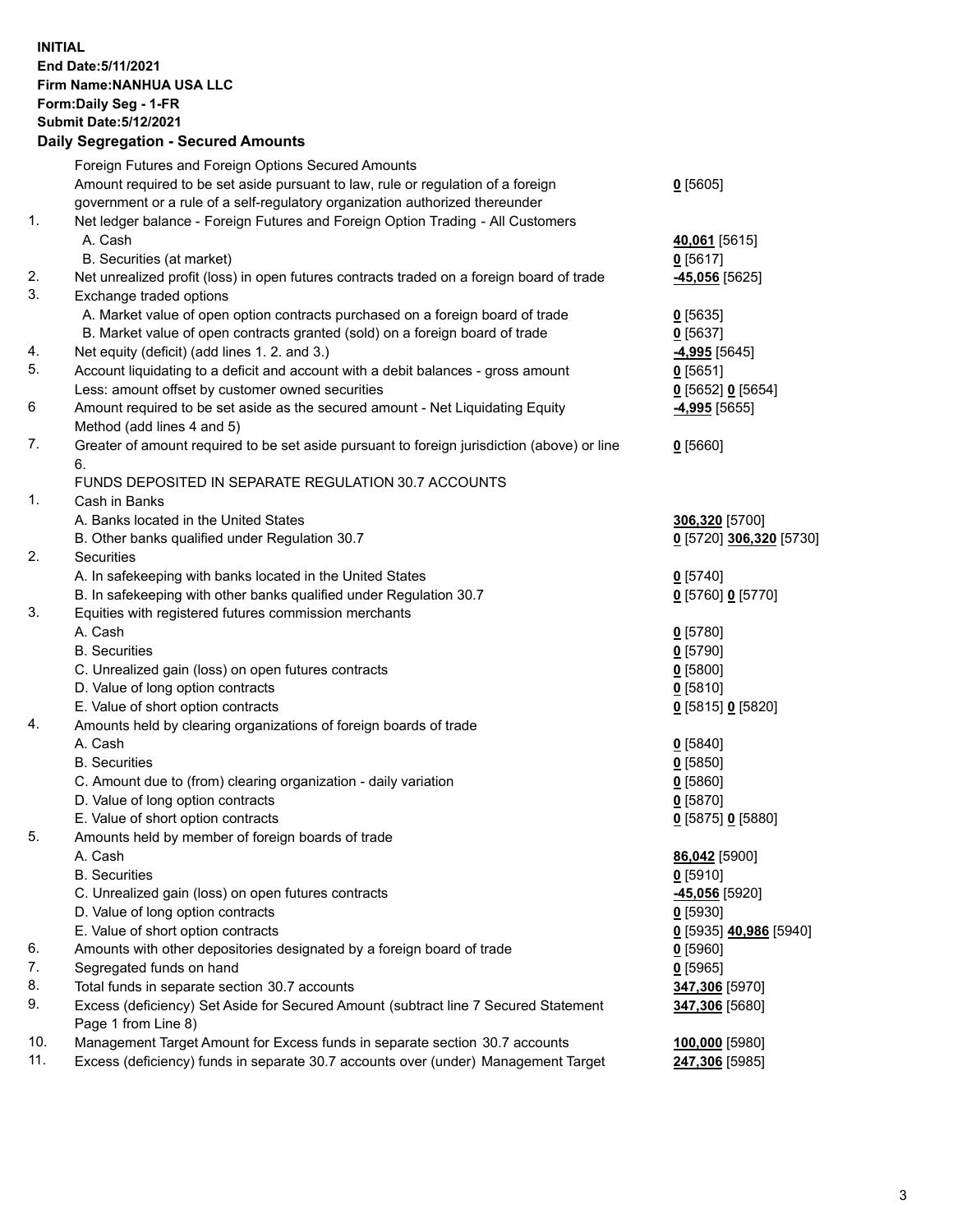| <b>INITIAL</b> | End Date: 5/11/2021<br>Firm Name: NANHUA USA LLC                                    |                          |
|----------------|-------------------------------------------------------------------------------------|--------------------------|
|                | Form: Daily Seg - 1-FR                                                              |                          |
|                | <b>Submit Date: 5/12/2021</b>                                                       |                          |
|                | Daily Segregation - Segregation Statement                                           |                          |
|                | SEGREGATION REQUIREMENTS (Section 4d(2) of the CEAct)                               |                          |
| 1.             | Net ledger balance                                                                  |                          |
|                | A. Cash                                                                             | 184,070,893 [5000]       |
|                | B. Securities (at market)                                                           | $0$ [5010]               |
| 2.             | Net unrealized profit (loss) in open futures contracts traded on a contract market  | $-60,657,389$ [5020]     |
| 3.             | Exchange traded options                                                             |                          |
|                | A. Market value of open option contracts purchased on a contract market             | <u>1,711,903</u> [5030]  |
|                | B. Market value of open option contracts granted (sold) on a contract market        | $-1,129,473$ [5040]      |
| 4.             | Net Equity (deficit) (add lines 1, 2, and 3)                                        | 123,995,934 [5050]       |
| 5.             | Accounts liquidating to a deficit and accounts with                                 |                          |
|                | debit balances - gross amount                                                       | $0$ [5060]               |
|                | Less: amount offset by customer owned securities                                    | 0 [5070] 0 [5080]        |
| 6.             | Amount required to be segregated (add lines 4 and 5)                                | 123,995,934 [5090]       |
|                | FUNDS IN SEGREGATED ACCOUNTS                                                        |                          |
| 7.             | Deposited in segregated funds bank accounts                                         |                          |
|                | A. Cash                                                                             | 45,678,235 [5100]        |
|                | B. Securities representing investment of customers' funds (at market)               | $0$ [5110]               |
|                | C. Securities held for particular customers or option customers in lieu of cash (at | $0$ [5120]               |
|                | market)                                                                             |                          |
| 8.             | Margins on deposit with derivatives clearing organizations of contract markets      |                          |
|                | A. Cash                                                                             | <b>92,168,377</b> [5130] |
|                | B. Securities representing investment of customers' funds (at market)               | $0$ [5140]               |
|                | C. Securities held for particular customers or option customers in lieu of cash (at | $0$ [5150]               |
|                | market)                                                                             |                          |
| 9.             | Net settlement from (to) derivatives clearing organizations of contract markets     | -3,186,770 [5160]        |
| 10.            | Exchange traded options                                                             |                          |
|                | A. Value of open long option contracts                                              | 1,711,903 [5170]         |
|                | B. Value of open short option contracts                                             | -1,129,473 [5180]        |
| 11.            | Net equities with other FCMs                                                        |                          |
|                | A. Net liquidating equity                                                           | $0$ [5190]               |
|                | B. Securities representing investment of customers' funds (at market)               | $0$ [5200]               |
|                | C. Securities held for particular customers or option customers in lieu of cash (at | $0$ [5210]               |
|                | market)                                                                             |                          |
| 12.            | Segregated funds on hand                                                            | $0$ [5215]               |
| 13.            | Total amount in segregation (add lines 7 through 12)                                | 135,242,272 [5220]       |
| 14.            | Excess (deficiency) funds in segregation (subtract line 6 from line 13)             | 11,246,338 [5230]        |
| 15.            | Management Target Amount for Excess funds in segregation                            | 3,500,000 [5240]         |
| 16.            | Excess (deficiency) funds in segregation over (under) Management Target Amount      | 7,746,338 [5250]         |
|                | <b>Excess</b>                                                                       |                          |